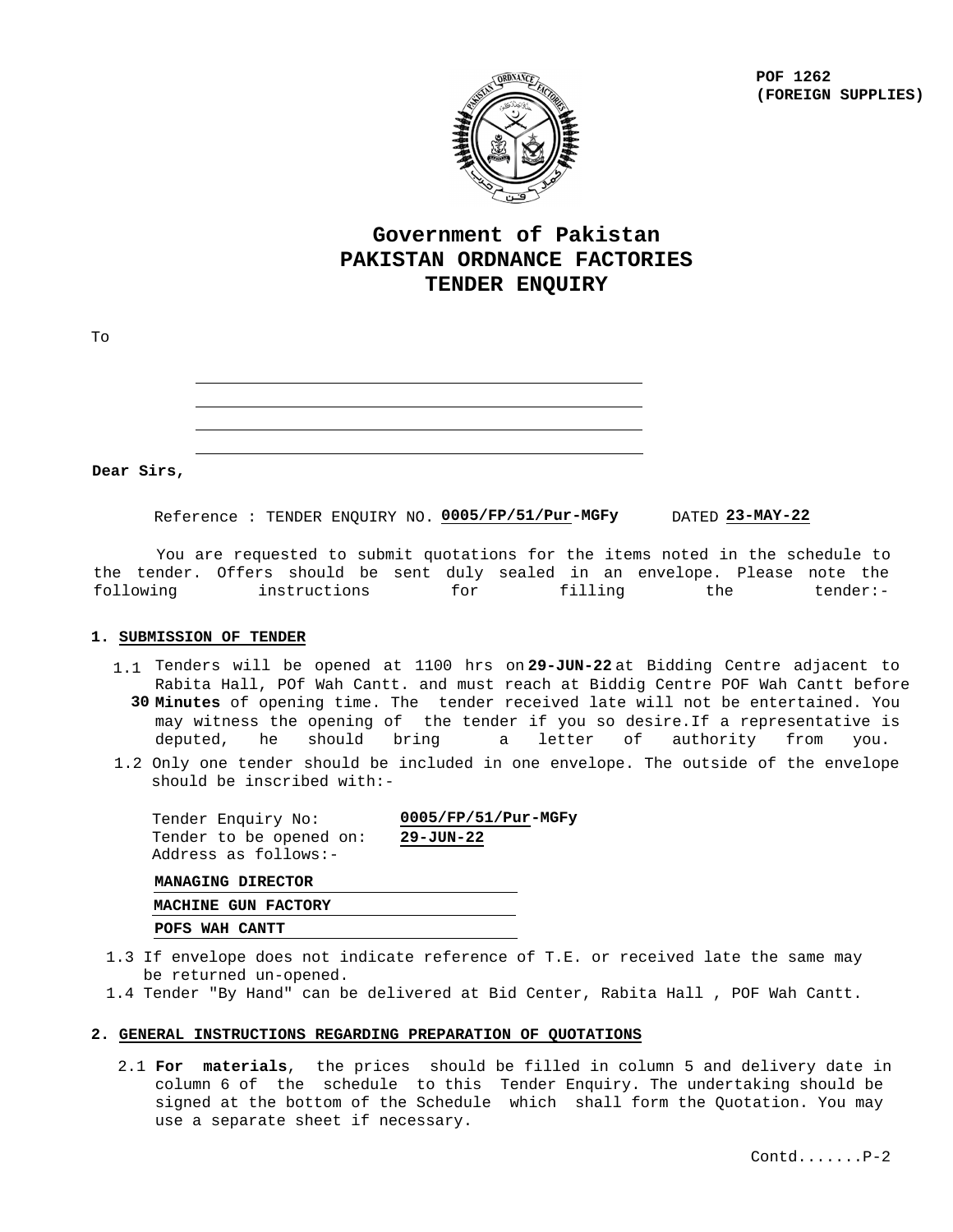2.2 **For Plant and Machinery,** you are required to quote in two parts:-

**Part I "Technical Offer":** It should exclusively give technical details and literatures/ brochures of the offered plant, machinery and equipment; validity date; delivery schedule; and signed undertaking given on the schedule to this Tender Enquiry. It must not indicate price, costs etc.

**Part II "Commercial Offer":** It should indicate the commercial terms e.g. price, terms of payment, mode of payment, mode of supply.

Each part should be placed in a separate sealed cover. The envelopes should be inscribed with: Part I "Technical Quotation without Price" and Part II "Commercial Quotation with Price".

- 2.3 The quotation must remain valid for, at least 90 days from the date of opening of commercial tenders.
- 2.4 The quotation should hold good for any reduced or enhanced quantities without notice.
- 2.5 In the event of non-acceptance of offer, intimation may be given to the Tenderers on their request.
- 2.6 Conditional offers or alternative offers are likely to be ignored.
- 2.7 Quotations should be based on FOB. The consignment will be shipped through Pakistan National Shipping Corporation (PNSC). In case there is no PNSC service in the country of shipping, please quote on C & F basis. The freight should be indicated separately. Insurance premium should not be included in the quoted price. However, where insurance is considered necessary, advice to that effect should be given in the quotation.
- 2.8 Submission of the offer through an agent in Pakistan should be avoided. In case it is considered inevitable, the agent's quotation must invariably be accompan ied by the original proforma invoice from the principals/manufacturers.
- 2.9 Country of origin and port of shipment to be stated
- 2.10 The offer of the principal must clearly indicate whether the rate quoted is inclusive of agent's commission, and if inclusive rate of commission included be specified.
- 2.11 Suppliers will render necessary information regarding hazardous effects on environment, of the materials/products supplied by them, in their quotations and shipping/despatch documents
- 2.12 If the requisite information is not furnished on the T.E form or offer received is not in conformity with the requirement of the T.E each offer shall be ignored.

#### **3. INSPECTION**

3.1 Supplies shall be subject to the inspection and acceptance by the competent inspection authority nominated by the Purchaser, who will arrange it at his own cost. Inspection facilities such as tools, test equipment, instruments etc will, however, be provided by the Suppliers in accordance with the relevant specifications.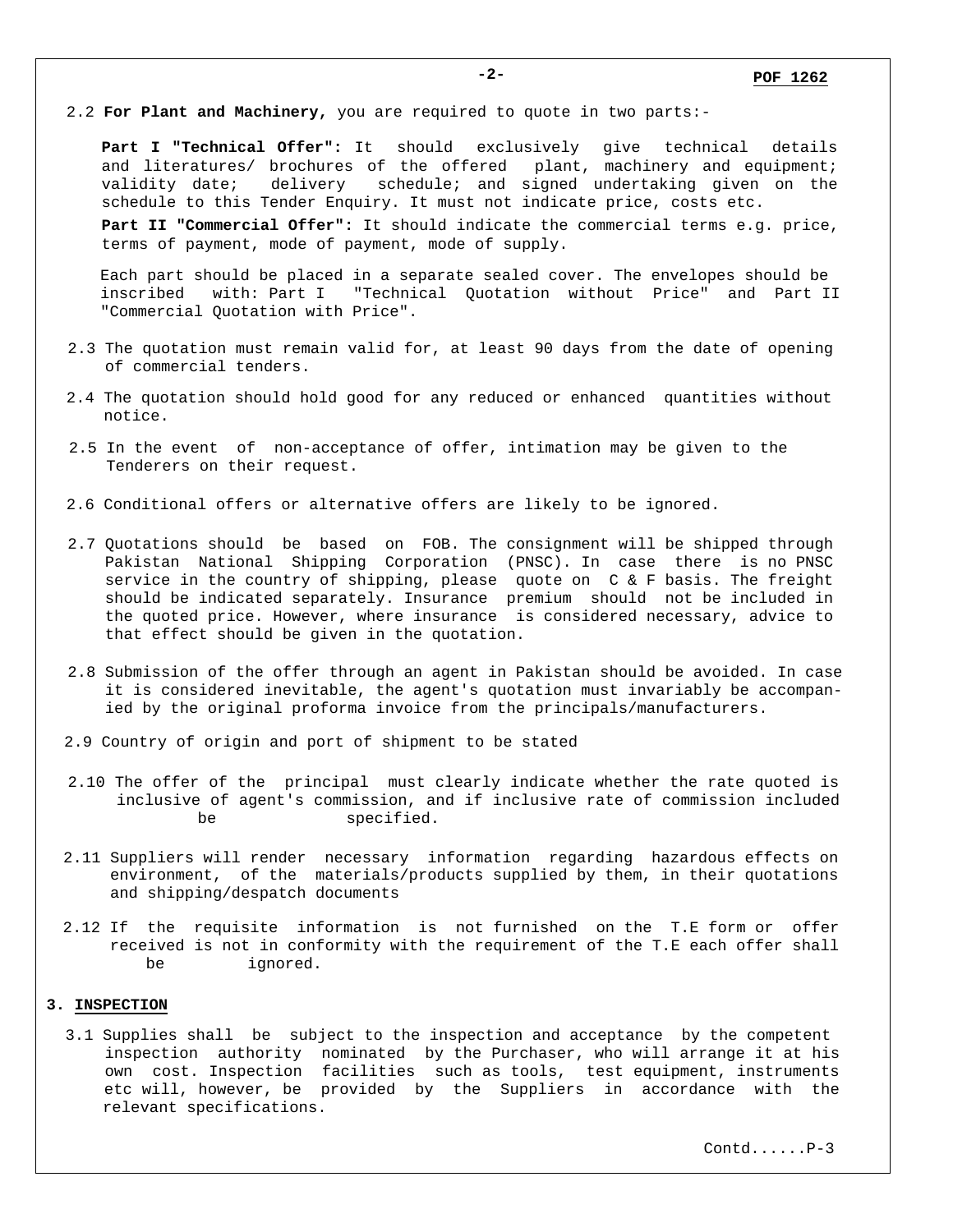3.2 Where considered necessary by the Purchaser, stores may be obtained on Warranty/Guarantee, subject to inspection on receipt. Rejected stores will be removed and replaced with the acceptable stores by the Supplier at his own expense, with in a specified time.

#### 3.3**TENDER SAMPLE**

Where required offer must accompany tender sample strictly according to the description and specification given in Tender Enquiry. Offer not accompanied by tender sample will NOT be entertained excepting the established and reputable firms who have either previously satisfactorily supplied the same or similar stores or have submitted an acceptable sample thereof against previous T.E.

#### **4. ACCEPTANCE OF OFFERS**

4.1 POF may reject all bids or proposals at any time prior to the acceptance of a bid or proposals, but is not required to justify grounds for its rejection. POF Shall incur no liability towards suppliers or contractors who have submitted bids or proposals.

#### 4.2 **PERFORMANCE BOND**

- (a) The successful bidder will provide Performance Bond at the rate of 10% of F.O.B value of the contract in favour of Controller Military Accounts (CMA)POF Wah Cantt. The Performance Bond will be furnished in the form of Deposit At Call Receipt(CDR) from any scheduled bank in Pakistan or an unconditional bank guarantee on prescribed proforma covered by any scheduled bank in Pakistan. The performance Bond shall be furnished within 45 days from the date of opening of Letter of Credit. It shall be valid for a period of 12 months after the date of expiry of letter of credit. If the Performance Bond is not furnished within the prescribed time of 45 days, the Purchaser reserves the right to:
	- i. Impose penality @ 1% per month of the value of CDR/BG. (Clause-42 (a i) is not applicable in case of procurement of Plant/Equipment/Machinery items).

**OR** STREET AND THE STREET AND THE STREET AND THE STREET AND THE STREET AND THE STREET AND THE STREET AND THE STREET AND THE STREET AND THE STREET AND THE STREET AND THE STREET AND THE STREET AND THE STREET AND THE STREET

 ii. Cancel the contract and make other arrangements for purchase of the stores at the risk and expense of the Supplier.

(b) No Performance Bond will be required if the total FOB value of the contract is less than US \$50,000 and contract is placed directly on the foreign Supplier.

### 4.3 **FAILURE TO SUPPLY THE STORES**

All deliveries must be completed by the specified date. In case of failure to deliver the stores within the scheduled time should have arisen from "Force Majeure", which the purchaser may admit as reasonable ground for further time, he will allow such additional time as he may consider to have been required by the circumantances of the case.Otherwise, he will be entitled, at his discretion, to cancel the contract; and/or claim liquidated damages upto 2% but not less than 1% of the contract price of the items and their quantities for each and every month or part of a month, beyond the specified delivery date,during which these may not be delivered, subject to a maximum of 10% of the total contract value of the particular stores which remained unsupplied either in part or in full: or,to purchase from elsewhere, the unsupplied stores at the risk and cost of the supplier.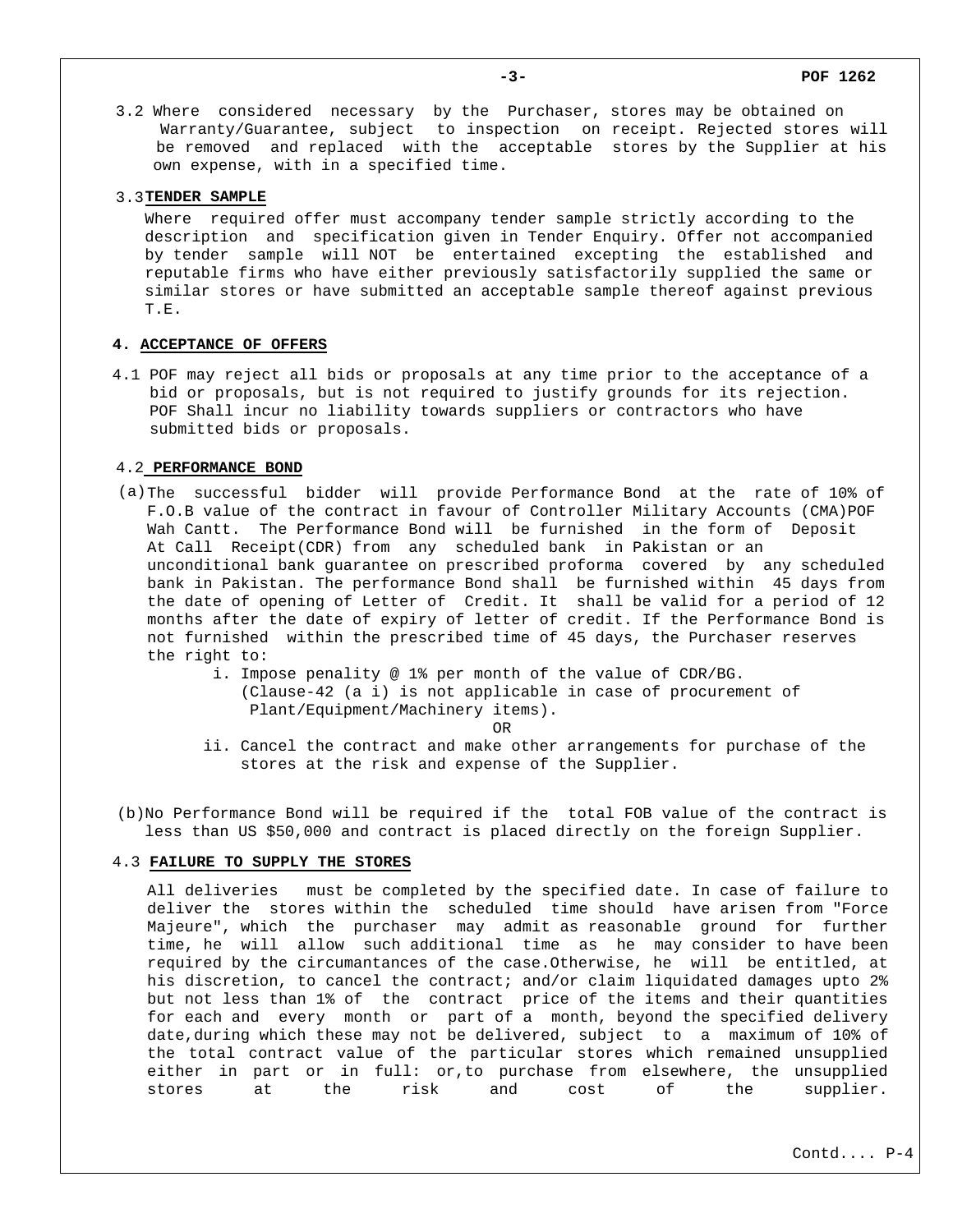## **4.4 PAYMENT**

Payment will normally be made by means of irrevocable letter of credit.Unless otherwise stated 90% payment will be released on submission of despatch documents to Bank while balance 10% payment will be released on receipt and acceptance of store by the consignee.

All Bank charges incurred in Pakistan in connection with the establishment of L.C. will be borne by the Purchaser, whereas all Bank charges incurred in connection with drawing of payment including charges for confirmation of L.C. by the advising Bank/Foreign Bank will be borne by the Supplier.

## **5. SECURITY OF INFORMATION**

The tenderer and his employees must not communicate any information relating to the sale/purchase of stores under this enquiry to any person other than the manufacturer or to any press or agent not authorised in writing by POFs to receive it.

Please return the Schedule to the Tender duly signed by the specified date, alongwith the specifications, drawings etc., if any, enclosed herewith - even if you are unable to quote.

**WARNING** In case the firm abstain from making offers or fail to return/acknowledge the tender form by the specified date on three consecutive occasions, no further tender enquiry may be issued to them and their names would liable to be removed from the approved list.

Yours Faithfully

**MANAGER-PURCHASE-MGFY**

for PAKISTAN ORDNANCE FACTORIES

**051-9314101-21-22194 0092-51-9314100** Tele

Fax

Telex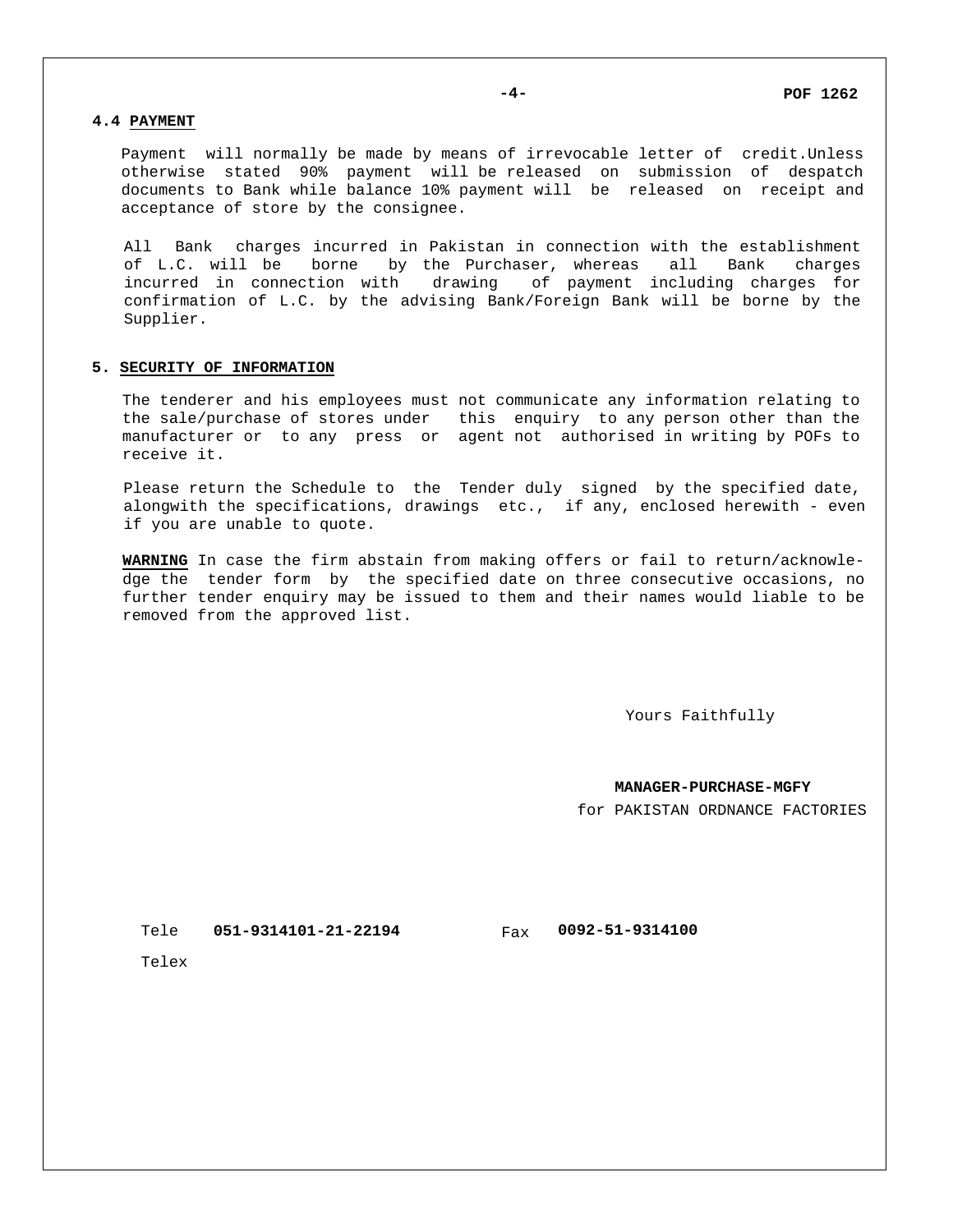#### **POF 1262 PAKISTAN ORDNANCE FACTORIES SCHEDULE TO TENDER NO. 0005/FP/51/Pur-MGFy 23-MAY-22 DATED (Indent No.0001-FP-50-MC-MGFy dated 05-8-2019)(1) FOR MATERIALS** (6) (1)  $(2)$  (3)  $(4)$  (5) Item Description with Specs. etc. Unit Qty Price Per Unit FOB Delivery No. or free delivery Date In Figures In Words 1 HOT ROLLED SUPER QUALITY ALLOY STRUCTURAL STEEL KG 596 DIA 34MM 35 CRMNS1A YB481-80/GB702-65 2 HRSQC STRUCTURAL STEEL SHEET KG  $\sim 10^{-1}$ 11  $\sim$ T=1.5MM ALT. BS 1449, PART:1:1983, HS 50 ALT. BS 1449: Part 1:1983, HS 50,50B-III-P YB481-80/C,GB708-65. 3 HOT ROLLED SUPER QUALITY CARBON STRUCTURAL STEEL KG  $\sim 100$ 12  $\mathcal{L}_{\mathcal{A}}$ SHEET  $T=2MM$ 45-III-P GB710-65/B-GB708-65 ALT. BS 1449: Part 1:1972, HS 50 ALT. DEALS WITH BAR HOT ROLLED ANNEALED SUPER QUALITY CARBON  $KG$ 36 4  $\sim 10^7$ n. ÷ STRUCTURAL STEEL SHEET  $T=2.5$  MM 40B-III-S YB481-80/B-GB708-65 ALT. BS 1449: Part 1:1972, HS 40 ALT. DEALS WITH BAR COLD DRAWN ANNEALED SUPER QUALITY CARBON  $KG$ 20 5 STRUCTURAL STEEL STRIP 0.8X40MM X COIL 50B-P-G-Q-T YB481-80/YB207-65 ALT. BS 1449 Part 1:1972,CSA50 ALT. DEALS WITH BARS 6 COLD DRAWN ANNEALED SUPER QUALITY CARBON  $KG$ 18  $\sim 100$  $\mathcal{L}$ l, STRUCTURAL STEEL STRIP 1 X 22 MMX COIL 10-I-M-R-P YB209-63 ALT. BS 1449:Part 1:1983,CSA12

ALT. DIN 1624, St 1,LG,GHK